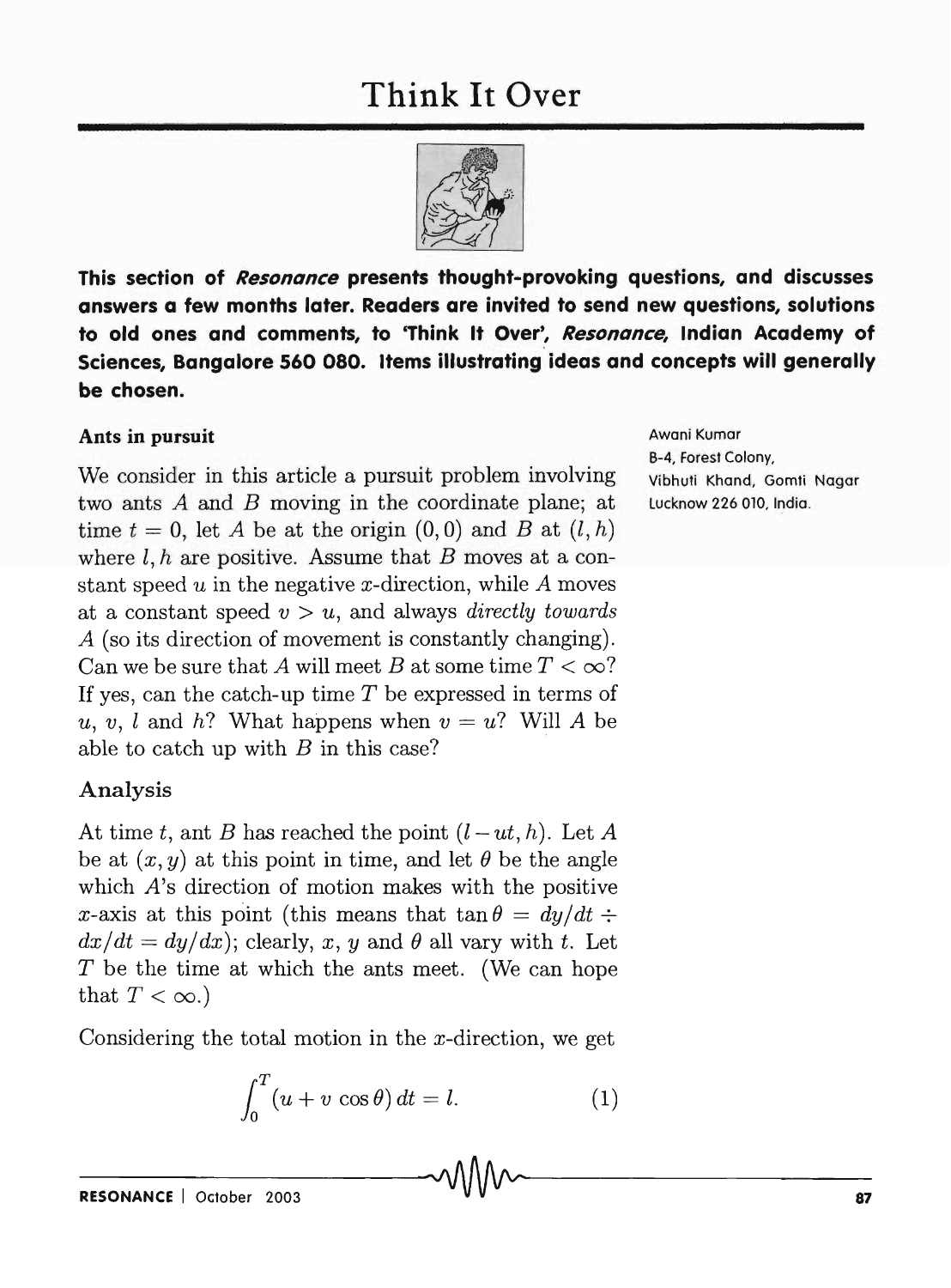Since the direction of motion of  $A$  is always directly towards  $B$ , their relative velocity of approach at time  $t$ is  $(v + u \cos \theta)$ . At time 0 the ants are separated by a distance  $\sqrt{l^2 + h^2}$ , and this distance is covered in time *T;* therefore

$$
\int_0^T (v+u\,\cos\theta)\,dt = \sqrt{l^2+h^2}.\tag{2}
$$

Equations (1) and (2) yield, since *u* and *v* are constants,

$$
\int_0^T \cos \theta \, dt = \frac{l - uT}{v}, \qquad \int_0^T \cos \theta \, dt = \frac{\sqrt{l^2 + h^2} - vT}{u}.
$$

Therefore we have:

$$
\frac{l-uT}{v}=\frac{\sqrt{l^2+h^2}-vT}{u}.
$$

The equation is easily solved to give

$$
T = \frac{v\sqrt{l^2 + h^2} - ul}{v^2 - u^2}.
$$
 (3)

Observe that  $T < \infty$  if  $v > u$ . The ants do meet after all.

For  $v = u$  the equation yields  $T = \infty$ ; the ants never meet. This seems paradoxical at first sight, but makes sense on reflection. When the speeds are equal, we find that the path taken by *A* is tangent to *B's* straight line path, but the point of tangency is at infinity! That is, *B*'s path is an *asymptote* to *A*'s path. For  $t \gg 1$  we find ant *A* trailing behind ant *B* by an almost fixed distance and on the same straight line path (well, almost). As they are travelling at the same speed, the distance between them stays almost fixed.

It is worth examining the progress of the ants on a graph, particularly the case when  $v = u$ . At time t we have:

$$
\left(\frac{dx}{dt}\right)^2 + \left(\frac{dy}{dt}\right)^2 = v^2, \quad \frac{dy/dt}{dx/dt} = \tan \theta = \frac{h-y}{l-ut-x}.
$$